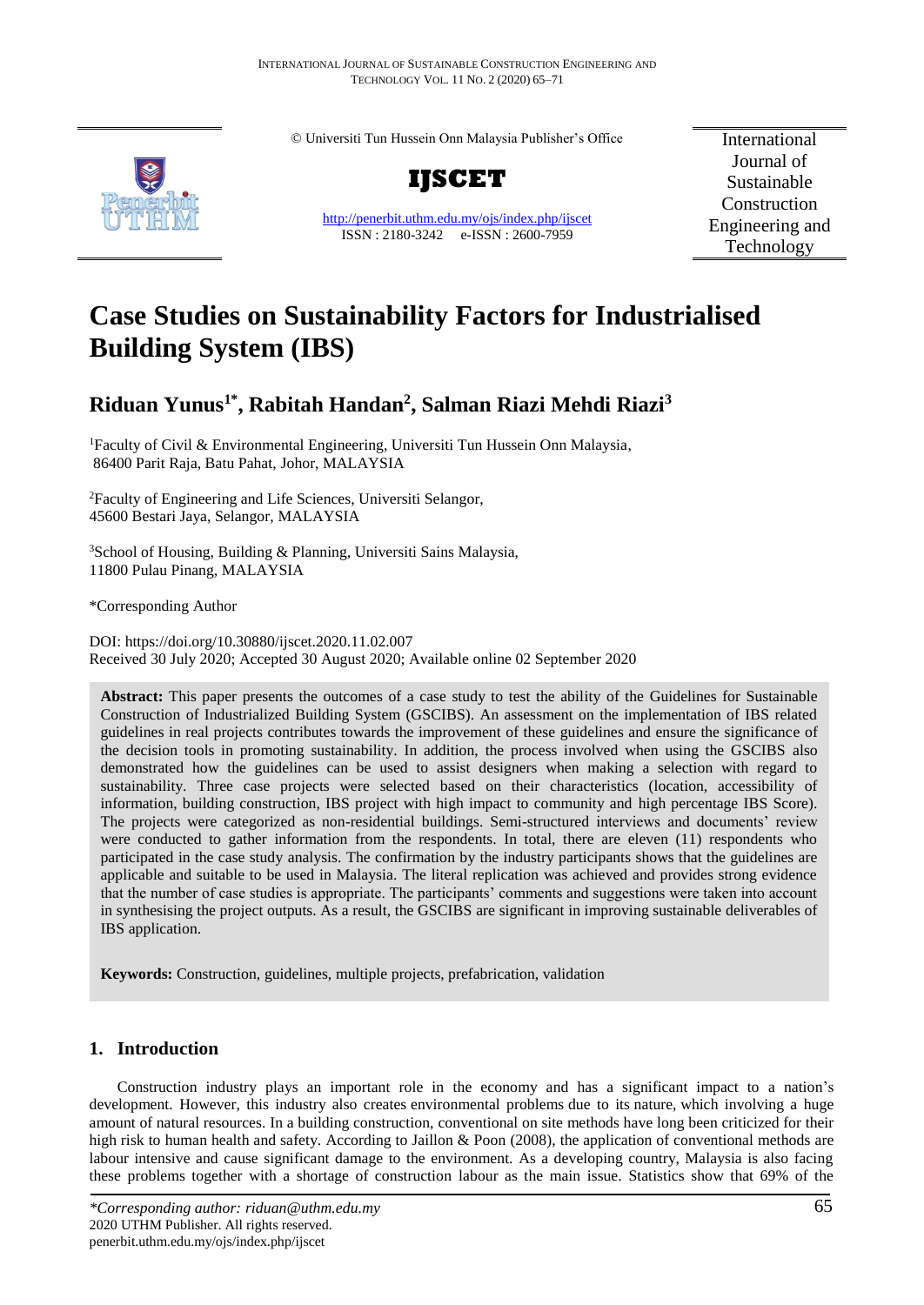800,000 registered workers are foreign (Construction Industry Development Board Malaysia, 2008). These foreign workers are come from Indonesia, Bangladesh, Pakistan and Vietnam. Majorities of these foreign workers are unskilled and normally involved in the activities that require labour intensive. They can only operate manual tools such as conventional hammer, shovel and poker vibrator in completing the assigned job. If the employer needs them to operate more complex machines such as crane, excavator or concrete pump machine, they need to be sent to a training centre which requires additional cost. The reliability on migrant worker in Malaysia was low due to the factor that most of the migrant workers did not possess relevant skill demanded by the employer (Rahim Abdul Hamid et. al., 2018) In addition, previous research also confirmed that the dependency on unskilled foreign workers promotes economic and social problems (Abdul Kadir et. al., 2006).

This study is a continuity of the previous findings that have been reported in Yunus (2012) and Yunus (2014). The first publication identified critical factors in developing guidelines for sustainable construction of Industrialised Building System (IBS) (Yunus, 2012). There are 18 sustainability factors have been identified including: "construction time", "production", "waste generation", "constructability", "knowledge and skills", "defect and damages", "labour cost", "waste disposal", "procurement system", "durability", "working condition", "standardisation", "usage efficiency", "labour availability", "material consumption", "legislation", "project control guidelines" and "maintenance and operation costs". The identification of the factors was conducted by quantitative approach. Five categories were used to separate the critical factors into: ecological performance; economic value; social equity and culture; technical quality; and implementation and enforcement.

These critical sustainability factors are then further explored through semi-structured interviews. SWOT (strengths, weaknesses, opportunities, and threats) analysis is used to summarize findings from the interviews. The adoption of interviews provides opportunities for authors to investigate each factor in depth and formulate strategies to improve sustainability in IBS construction. An example of the outcomes is presented in second publication ((Yunus, 2012). An informative table is developed to provide guidelines for each critical factors. The table is helping designers to make a better decision to select to best strategies or action plans to improve sustainability.

This paper presents on the findings of the case studies conducted. This process able to demonstrate how the GSCIBS may assist designers to improve sustainability. It is tested in the real projects. Cases needed to be carefully selected so that they sufficiently represent the current IBS development in Malaysia. The number of cases is sufficient when all the cases turn out as predicted. The replication provides strong evidence that the study framework and developed guidelines improve the sustainable deliverables for IBS applications. In this research, three projects were identified as having the potential to validate and verify the findings in the questionnaire survey and semi-structured interviews.

#### **2. Selection of Case Study Projects**

The criteria for the selection of the case studies were based on their IBS score results and their characteristics in relation to promoting sustainability. According to Flyvbjerg (2006), the case study selection must focus on the research problems and must be able to provide rich information to answer the research questions. This means the selected projects must be able to provide sufficient data in formulating the solutions. The following criteria were used in selecting the appropriate case study projects:

- i. The site and location of the projects were in Malaysia
- ii. Information about the case study projects was accessible and participants were willing to cooperate
- iii. The main activities in the case project focussed on building construction and did not focus on infrastructure development or other construction facilities (e.g. dam, communication tower)
- iv. The case project was an IBS project with the potential for high impact on a local community and the environment
- v. As evaluated by the IBS score, there was a high percentage of IBS component usage in the project

In Malaysia, the implementation of sustainability is still in its infancy and the concept has not been widely applied in construction projects (Abidin, 2010). With support from the government, many researches have been conducted to improve construction project delivery Yunus, 2012; Abd Hamid & Mohamad Kamar, 2011; Masrom et.al., 2015). Construction projects are assumed to be able to improve sustainability when the building project is evaluated at more than 70% on the IBS score. However, the objective of the project in pursuing sustainability is typically not clear. The people involved at the project level struggle to integrate sustainability as there are no guidelines or organised procedures.

On the other hand, the level of awareness about the importance of sustainability is increasing over time. With support from the government and extensive research on this matter, it is believed that the scenario could change and project deliverables could be improved. Advanced technology and innovation in construction, such as IBS applications, could deliver more sustainable construction compared to conventional construction.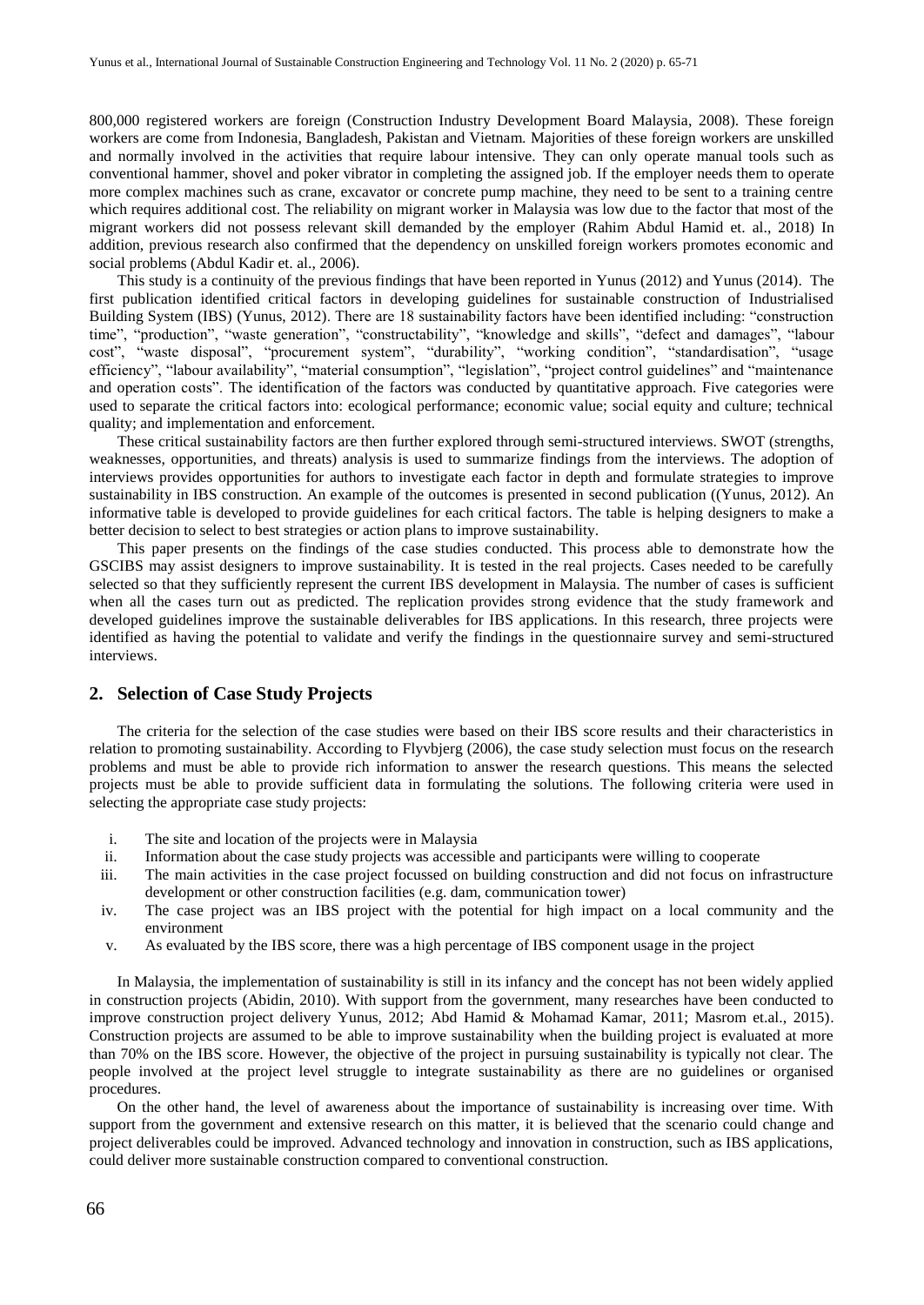The project types all relate to the construction industry and use IBS applications in their structural elements. These projects were located in different regions in Malaysia, namely, Penang, Melaka and Johor. The building function in each project is different and this provides interesting comparisons. These characteristics make the investigation more meaningful, as they are representations of the suitability and applicability of the developed frameworks and guidelines for any type of IBS project. Considering these criteria, three case study projects which fully satisfied all the predetermined requirements were selected. Table 1 shows the characteristics of each case study project.

| Table 1 - Characteristics of case study projects |  |  |  |
|--------------------------------------------------|--|--|--|
| Characteristics                                  |  |  |  |

|                                           | <b>Unaracteristics</b>                                                                                                                |                                                                                                                                                            |                                                                                                          |  |
|-------------------------------------------|---------------------------------------------------------------------------------------------------------------------------------------|------------------------------------------------------------------------------------------------------------------------------------------------------------|----------------------------------------------------------------------------------------------------------|--|
| <b>Project Criteria</b>                   | <b>Case Project A</b>                                                                                                                 | <b>Case Project B</b>                                                                                                                                      | <b>Case Project C</b>                                                                                    |  |
| Location                                  | Penang                                                                                                                                | Melaka                                                                                                                                                     | Johor                                                                                                    |  |
| <b>Building</b><br><b>Characteristics</b> | Halls and office buildings                                                                                                            | Office building and storage area                                                                                                                           | Educational building<br>and its facilities                                                               |  |
| Project                                   | To provide a centralised<br>administration office and trial<br>hall for solving legal problems<br>and supporting justice<br>processes | To provide a centralised office for<br>administration with a storage<br>space for managing the tax<br>activities and supporting the<br>government policies | To provide facilities<br>and expand access to<br>the local community<br>with a high-quality<br>education |  |

#### **3. Case Study Data Collection**

The case studies were conducted for about two months to ensure the developed guidelines were ready before the case studies could be executed. As mentioned earlier, the main objective of this methodology is to validate the guidelines and to confirm the process involved in assisting the decision-making. Accordingly, two main collection methods were used in the case study: interviews, and archival records and documents.

#### **3.1 Interviews**

The interviews were conducted to gain insights from the experiences of professionals involved in the projects and to validate the suitability or potential of the developed guidelines for improving sustainability in IBS applications. These professionals were the key players and the decision-makers in the projects, including Project Managers, Designers, Construction Managers, and Authority Officers. Table 2 shows the list of the 11 interviewees who participated in the case studies.

The participation of people in different positions and organisations in the same project gave the researcher the opportunity to synthesis, validate and verify the findings. The expert views in order to complete their role in the construction projects are providing an insight on how the operation of construction industry can be improved. All respondents supported the objective of this research and believed that the proposed guidelines were able to improve sustainability in IBS construction.

| <b>Case Project</b> | <b>Interviewee ID</b> | <b>Position</b>                  | Location     | <b>Duration</b> |  |  |
|---------------------|-----------------------|----------------------------------|--------------|-----------------|--|--|
| A                   | 1A                    | Senior Design Engineer           | Kuala Lumpur | 1 hour          |  |  |
|                     | 2A                    | Project Manager                  | Penang       | 1.5 hours       |  |  |
|                     | 3A                    | Architect                        | Kuala Lumpur | 1 hour          |  |  |
| B                   | 1B                    | Project Engineer                 | Melaka       | 1 hour          |  |  |
|                     | 2B                    | Project Manager                  | Melaka       | 1 hour          |  |  |
|                     | 3B                    | Design Engineer                  | Kuala Lumpur | 1.5 hours       |  |  |
|                     | 4B                    | <b>Executive Director</b>        | Melaka       | 1 hour          |  |  |
| C                   | 1 <sup>C</sup>        | Project Manager                  | Johor        | 1.5 hours       |  |  |
|                     | 2C                    | <b>Assistant Project Manager</b> | Johor        | 1 hour          |  |  |
|                     | 3C                    | Architect                        | Johor        | 1.5 hours       |  |  |
|                     | 4C                    | <b>Structural Engineer</b>       | Johor        | 1 hour          |  |  |

#### **Table 2 - Interviewee profiles**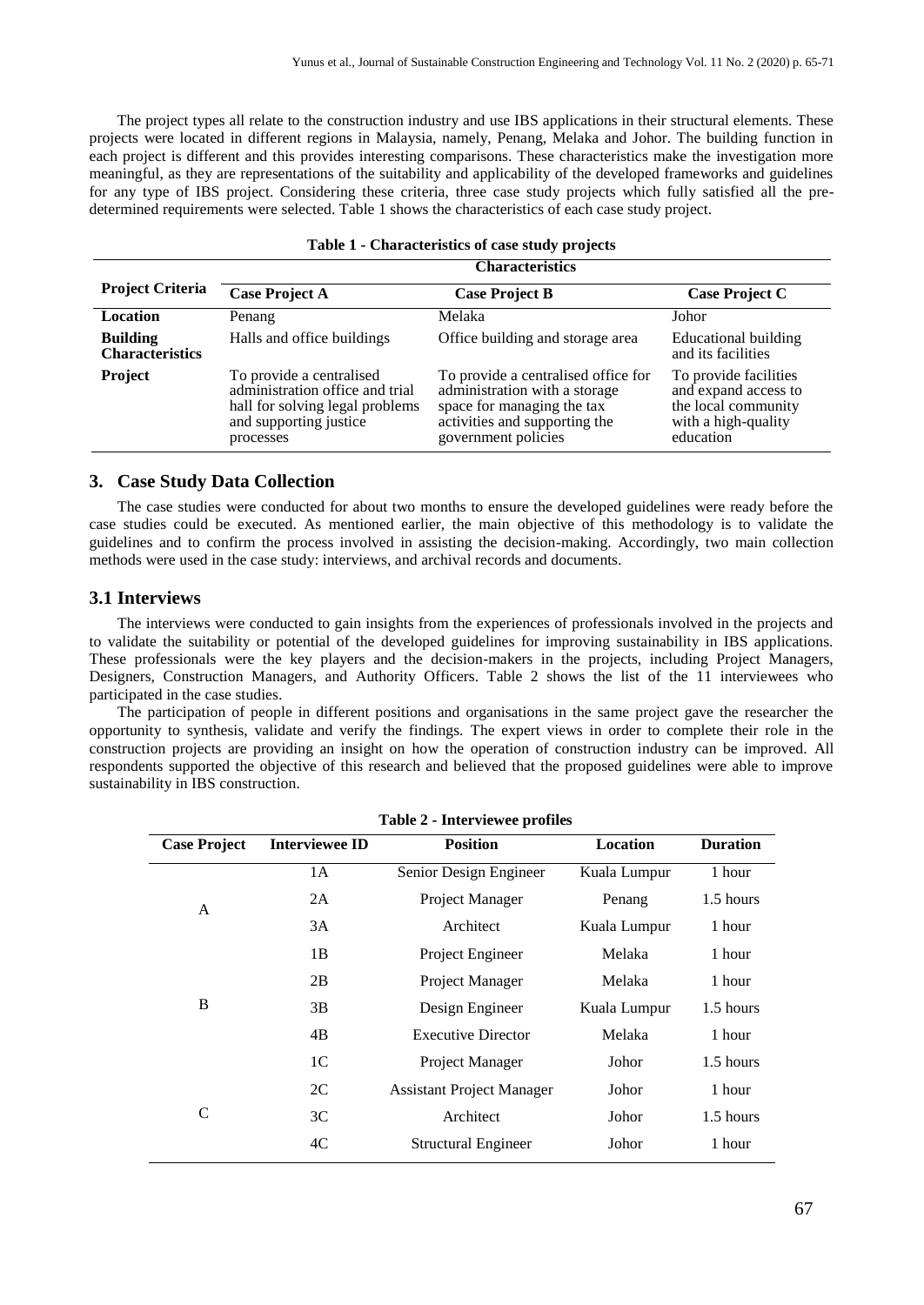#### **3.2 Archival Records and Documents**

When invited to participate in the interview sessions, the respondents were requested to provide related documents for the project such as IBS score report, progress report, drawing and specifications, environmental impact assessment report, and awards and achievements related to the project. These project records and documents provided additional information and facts to be synthesised by the researcher. The written documents and archival records also used as a verification tool to check the reliability of the information gathered from the interview session.

#### **4. Findings**

The findings from all case projects are discussed in this section. The project background and additional information related to the projects are also presented in this section. In summary, all the three case studies confirmed that the GSCIBS able to improve sustainable deliverables in IBS implementation. The projects were categorized as non-residential buildings. The guidelines provide a structured and simple assessment tool in ensuring the critical sustainability factors are taken into account. Better decision making can be achieved by referring to GSCIBS. The application of GSCIBS is suitable for both, government and private projects. Next section will explain in detail on each project selected.

#### **4.1 Project A**

Project A was a building project that provided a diverse range of facilities for Sharia justice hearings which cost about RM33 million. The seven-storey complex included five Sharia high courts, one lower Sharia court, a police station, defendant cells and a cafeteria. The construction land belonged to the state government and there were two existing bungalows on the proposed construction site. One was used by the National Anti-Drugs Agency as a meeting point and the other one was used as a garage for state government vehicles. The construction of this project replaced these building and aimed to provide more benefits to the local community. As explained by the respondent in the interview session, this project was the first court construction in Malaysia to use the IBS application.

Three respondents related to this project were interviewed. Each respondent represented a different organisation, namely, the civil and structural design firm, architecture firm and contractor company. All respondents confirmed that the framework provided them the ability to improve the sustainable deliverables of IBS applications and agreed that the 18 critical sustainability factors were significant.

The proposed guidelines were assessed by the respondents and generally they believed that sustainability could be improved when the IBS buildings were designed with the assistance of the proposed guidelines. Since there were previously no assessment tools or decision support tools for sustainability during the design stage, the structural designer (Respondent 1A) highlighted that most of the problems stated in the guidelines were experienced in this project especially problems involving the institutional dimension.

In regard to the legislation factor, the respondent 1A stated that the organisational review was not conducted in this project. Problems arise when every stakeholder joins a "circle of blame" whereby no-one wants to be responsible for any sustainability efforts. This echoes the findings from previous literature showing that project participants often criticised each other for the lack of sustainable initiatives and implementation (Abd Hamid & Mohamad, 2011; Lutzkendorf & Habil 2011; Yang, 2012). Abidin (2010) argued that as long as there is no by-law or regulation enforcing the existing legislation to improve sustainability, the construction players will not care. Respondent 3A claimed that most of the time, the architect needed to emphasise the importance of sustainability in this project; yet, cooperation and responsibility for steering sustainability should exist among all the key stakeholders.

Delivering sustainable construction requires action from all those engaged in the design, construction and maintenance activities for IBS applications. Proper planning and early integration can create consensus starting from the design stage which avoids miscommunication and misleading. The sustainable objectives should be set in the earlier stage so that the IBS project is always on track. Over time, the monitoring process should take place. Therefore, it was advised by Respondent 3A that the guidelines should include a recommendation that a sustainability committee is set up and led by the sustainability manager. However, in Project A, the committee was not able to be set up since the levels of knowledge and experience among the players on sustainability were low and required more in-depth understanding of the sustainability concept and its applicability. The participants in this case study project confirmed that the recommendations provided in relation to the 'knowledge and skills' factor would be able to overcome this problem.

The in-house designer and manufacturer allowed the contractor to proceed with the construction works even though the details drawing for the whole construction is not complete. However, the drawings needed to be approved before the permission was given by the local authority to allow the construction to start. This is one of the good examples of the assistance provided in the proposed guidelines where the procurement system adopts concurrent engineering and an effective scheduling system.

The project control guidelines were highlighted by Respondent 1A as an opportunity to keep the management and project teams informed and up-to-date on the sustainability efforts and the impact on the construction activities. The respondent suggested that the recommendation should also include an interim report which identifies existing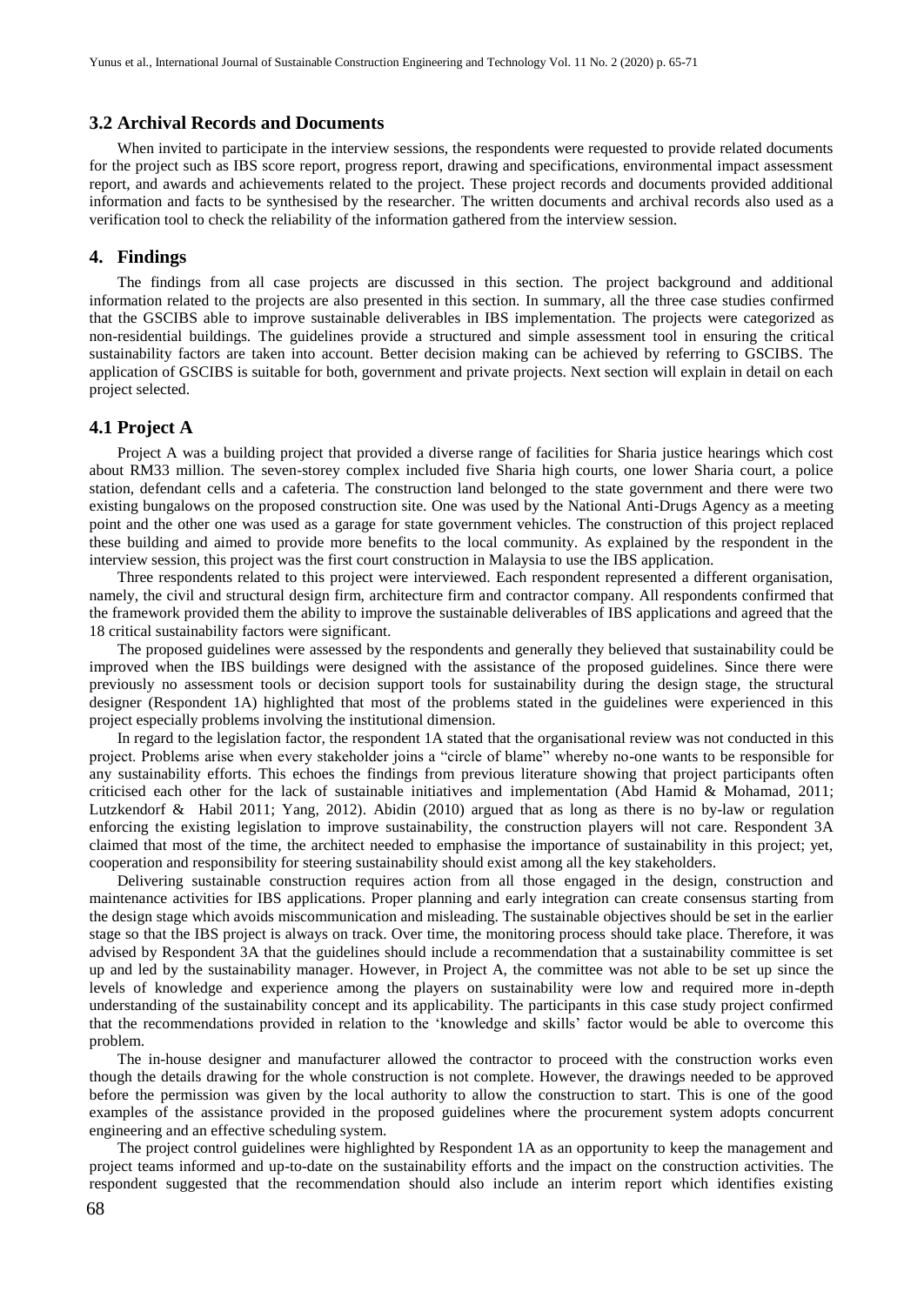unsustainable practices and the organisation's response in integrating sustainability. Moreover, incentives and appreciation based on the performance would motivate the project participants to actively pursue sustainability. In conclusion, it was agreed by the respondents that the guidelines helped the players at the project level to practise the sustainability concept.

#### **4.2 Project B**

Project B was a building project that provided workstations and storage facilities for a government agency, The Royal Malaysian Customs. This agency is responsible for administering tax policies, indirectly helping the government to collect revenue and is also a critical facilitator in the global trade system.

The construction site was located in Melaka, which is about 145 km from the south of the capital, Kuala Lumpur. The building construction consisted of a three story building, a guard post and a refuse centre. The project was relatively small with a contract price of RM8.8 million. The structure of the building mainly used precast concrete such as for piles, slabs, columns and walls. The total IBS score was 70%.

Four respondents from this project were interviewed. They represented different organisations and have vast experience in the construction industry. Respondent 1B represented the client and was responsible for monitoring the construction process and ensuring the project was able to be completed. In the interview session, Respondent 1B highlighted that there was a problem during the production of the IBS components. This was mainly because of the local authority fragmentation. In this project, the authority for the mechanical and electrical systems failed to get agreement with the structural engineer. There were some discrepancies regarding the location of wiring and ducting installation. This resulted in delays and miscommunication among nominated sub-contractors. The recommendation provided in the guidelines to appoint a coordinator and assign skilled workers was seen as one of the solutions that could minimise fragmentation risk and help to eliminate this problem. The coordinator will be able to check any discrepancies in advance and the use of advanced technology such as pre-installed electric conduit and air conditioning systems will also reduce discrepancies. However, proper handling and effective planning are vital.

Even though the creativity in design for IBS constructions is sometimes limited, respondent 2B emphasised that repetition and standardisation is important in IBS applications to ensure load stability especially when involving structural components. The standardisation of component size can reduce construction waste and, with the right combination, the aesthetic value of the IBS building will be better and more creative. In addition, an effective waste management will benefit the organization in term of cost saving by reducing the amount of waste that need to be sent to the landfill (Kasyar et. al., 2017). According to Luther and Bauer (1987), the adoption of precast concrete in their case study project permitted the designer to use smaller columns compared to the conventional method and provided more floor spaces compared to conventional construction. By reducing the size of the precast component, the dead load that needs to be supported by the structural frame system will be reduced. In Project B, the storage area was located on the ground floor. By not locating storage area on the upper floor, the dead load for slab can be reduced. The design standard recommends a higher safety factor should be provided for a storage area compare to the normal office area. With the usage of the precast column and beam, the length of span can be extended and can provide a larger area to accommodate storage requirements.

The distance and location of the prefabrication plant is important for selecting the best option, not only to reduce costs, but also to improve sustainability. The frequencies of the transportation need to be reduced and optimised to prevent traffic congestion and excessive usage of fossil fuel. Proper planning and systematic IBS component production are vital to eliminate unnecessary resource wastages. Respondents 3B and 4B highlighted that the Just-in-Time (JIT) method proposed in the guidelines were able to speed up the construction process and eliminate doublehandling for IBS components and construction materials. Polat et. al (2006) stated that JIT in small batches of IBS components can reduce the inventory costs. For this project, only a small area required to storage building materials. Proper schedule was prepared to ensure that the IBS components only sent to the construction site when it is supposed to be installed in the building. The continuity of each activity will be carefully examined to prevent idling and pending for any successor activities.

In conclusion, the interviewees in this project confirmed that imbedding sustainability into the IBS application is crucial and the assistance provided in the developed guidelines was helpful in making decisions. The critical factors were confirmed as the most important impetus that encourages the practitioners to make it a priority in their decisionmaking to pursue sustainability.

#### **4.3 Project C**

Project C was located in Batu Pahat, Johor, which is an important district in Johor, the southern state in the peninsular of Malaysia. The construction project consisted of three blocks of classrooms, an administrative staff office, two blocks of laboratories, a canteen and five blocks of school support facilities. The total contract amount was RM32.7 million. According to the IBS score report, the percentage of IBS usage for this project was 72.79%. This project was expected to be able to accommodate about 1200 students with its 30 classrooms. Pre-stress cable was used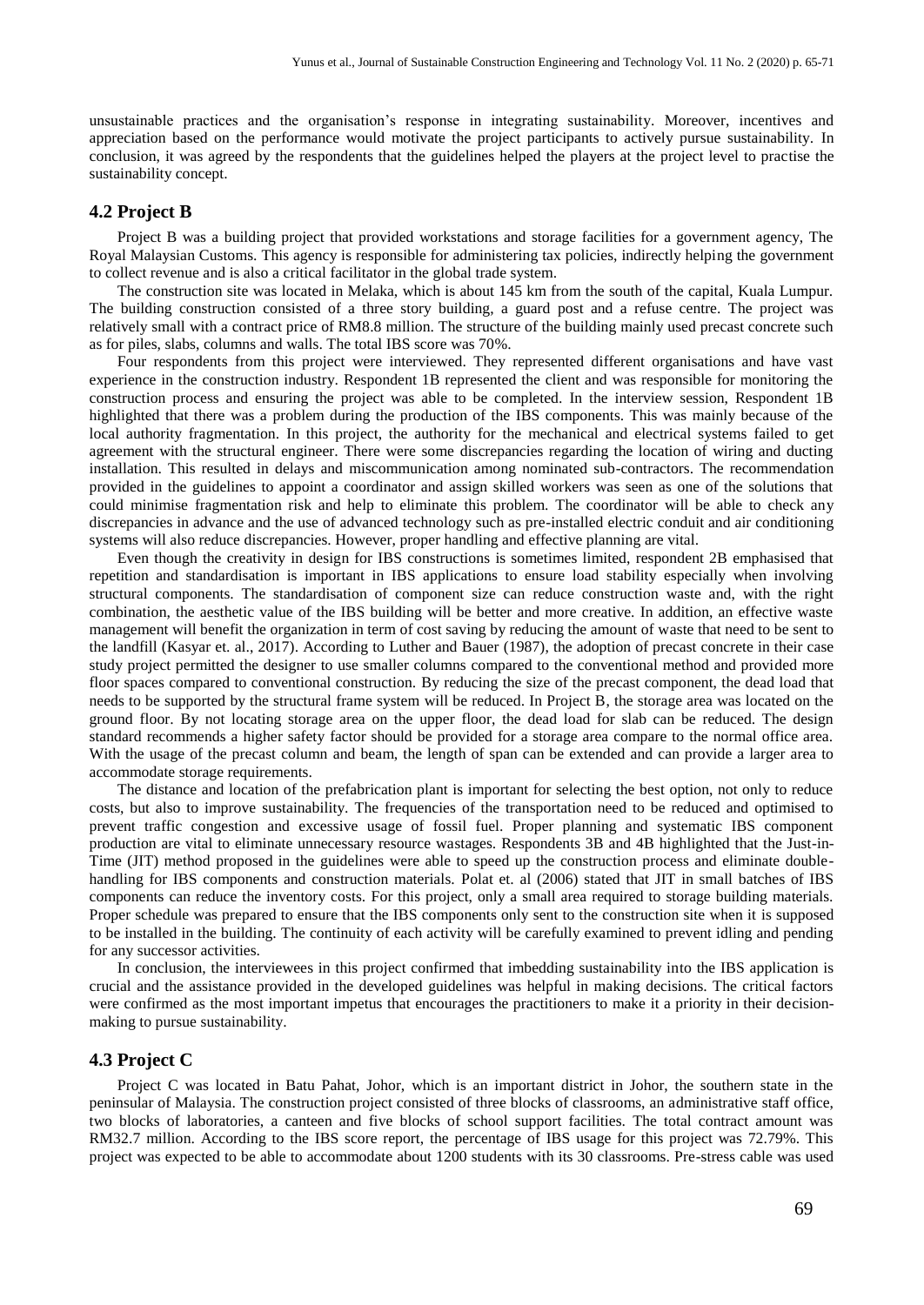for the precast elements to distribute the structural load. The precast concrete was used as columns, beams, slabs and wall construction. For a procurement system, open tender was used to select contractors and participants in this project.

Four respondents from this project were interviewed to verify and validate the developed guidelines. The respondents agreed that the framework was able to improve sustainability in IBS applications. All the 18 factors were identified by the respondents as important factors to improve sustainability. Each critical factor, SWOT analysis and recommendation was discussed with each respondent during the interview sessions.

Respondent 1C highlighted the importance of waste management. As the project manager, he observed that waste management was neglected by his organisation. He also overlooked this part as the project manager in managing the construction waste due to placing a priority on the physical progress of the project. The respondent agreed that the developed guidelines provided assistance by reminding him of the importance of sustainability and identifying actions that need to be taken to improve sustainability in IBS. For example, he said he would provide different bins to separate the different types of waste for the next IBS projects.

As the designers, Respondents 3C and 4C highlighted that the guidelines were able to incorporate sustainability requirements by different stakeholders in the early stage. The simple and clear process provided in the guidelines would help the designers focus on the critical issues in making a selection or decision. The holistic consideration would allow them to take account of other key stakeholders' concerns on sustainability.

Respondent 2C stated that one of the greatest advantages of promoting sustainability in IBS applications is reducing the physical activities on the construction site and transferring those activities to the factory environment. However, skilled labour is still required on site and in the factory, and the availability of this skilled labour remained the most critical concern in his opinion. The recommendation in the guidelines to provide certification and training programs to local workers would help overcome the labour shortage in this field. Cooperation from technical institutions in providing sufficient training to local workers is vital. On the other hand, the IBS production plant should also be placed in strategic locations to minimise fossil fuel consumption and encourage the development of local economies.

Respondent 3C stated that the advanced technology and innovative techniques adopted in IBS application are able to improve building quality and durability. The perfect curing process, load testing assurances and use of factoryengineered concrete are some of the examples of innovation adopted in the construction of IBS buildings. These new methods replace the old conventions of building techniques which employed construction on site and often produced low quality buildings and required a lot of waiting time (for wet concrete to achieve its strength before dismantling the formwork). The controlled environment also reduces problems that occurred due to inconsistence temperature and monsoon season. The local construction industry needs to undergo a marked evolution in its development and maturity to catch up to the higher demand of present construction development (Razak et. al., 2010).

It can be concluded that the GSCIBS is helping the designer's team to consider on the significant factors for IBS application in improving sustainability. All the selected projects show a consensus on the potential of the GSCIBS to promote sustainable construction.

#### **5. Conclusion**

In this study, data collected from a questionnaire survey was further analysed by using semi-structured interviews. Then, the results obtained were presented in a systematic and structured guideline which called as GSCIBS. A case study enables the applicability and suitability of the GSCIBS to be investigated in-depth and to review whether any issues are being overlooked. The holistic and meaningful characteristics of real events could be achieved by a case study and it is directly increases the reliability of the research. The findings from this study shows that there is a room for improvement for the developed guidelines and importantly illustrate that the guidelines are practical to be used in order to improve sustainability for Industrialised Building System. Minor improvement was made based on the received comments. The GSCIBS help the decision-makers maximise the opportunities by using available strengths, avoid weaknesses, and diagnose possible threats in the examined issues. The recommendations formed an integrated action plan to present information on what and how to improve sustainability through tackling each critical factor during IBS development. It can be used as part of the project briefing documents for IBS designers. Most importantly, the case study shows that the guidelines provides a balanced view for designers to better understand sustainable potential for selected IBS components and prioritize attentions to manage sustainability issues. Due to several types of construction that have been set by the Construction Industry Development Board (CIDB), this study can be expanded to other categories; including social amenities, residential and infrastructure projects.

#### **Acknowledgement**

The authors would like to thank Universiti of Tun Hussein Onn, Malaysia and the Ministry of Higher Education, Malaysia (FRGS vot. 1578) for their generous sponsorship of this research.